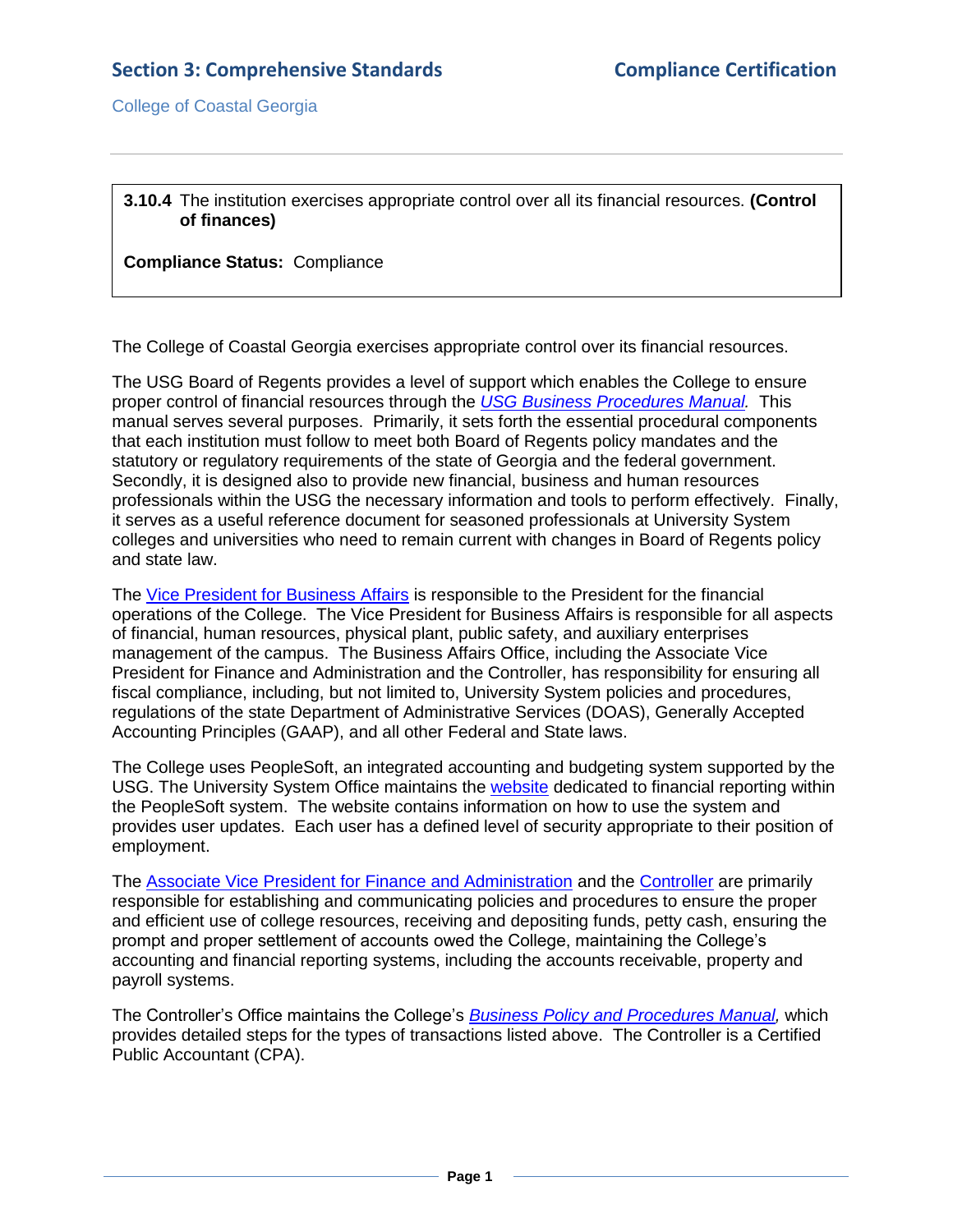College of Coastal Georgia

The College adheres to established policies for the safeguarding and control of all expenditures, including the Purchasing Card, petty cash, travel and other purchases. All expenditures require the appropriate departmental approvals before being routed to the Purchasing Department.

The College utilizes the State Purchasing Card to assist departments in making authorized purchases for less than \$5,000 per transaction. Card holders attend a training session and are subject to disciplinary action for abuse of card privileges. All travel is routed for appropriate departmental review and approval and compliance with [Board of Regents Travel Policy.](3.10.4.gBORTravelPolicy.pdf#page=1)

Budgetary control is placed under the purview of the Vice President for Business Affairs. This position is responsible for the development, implementation, maintenance and control of the budget based on allocations approved by the USG Board of Regents. The budget consists of general, departmental services, sponsored, and auxiliary operations. In addition, capital budgets are maintained for renovation and new building projects.

The Vice President for Business Affairs insures compliance with all budgetary development, preparation, and reporting requirements per the [USG Budget Calendar.](3.10.4.hUSGbudgetcalendar.pdf#page=1) An annual budget hearing is held with the President and Vice President for Business Affairs meeting with representatives from the University System Office to discuss enrollment, internal revenue trends, funding needs, and budget reduction plans when applicable. Institutionally, the President and the Vice Presidents confer each Spring Semester to identify funding priorities for the upcoming budget year consistent with the strategic plan. The annual budget is submitted to the USG Budget Office and ultimately approved by the Board of Regents. Quarterly budget amendments are also prepared and submitted to the USG Budget Office. Reports are provided to budget managers on a monthly basis and the Vice President meets with budget managers periodically to review budgets to actual expenditures and encumbrances. The Vice President collaborates regularly with payroll, purchasing, and accounting staff to maintain proper control over all institutional finances.

The College maintains adequate insurance coverage through the State Department of Administrative Services [\(DOAS\)](3.11.1.bDOASInsCert.pdf#page=1) Risk Management Services Division. As set forth more fully in the [Georgia Tort Claims Act, O.C.G.A. 50-21-1 et seq.](3.10.4.jOCofGA50-21-1.pdf#page=1)*,* liability coverage is provided for agencies and employees coming within the self-insured program for claims brought against state government entities and employees while performing official duties. In addition to liability coverage, the College maintains coverage for buildings and contents, worker's compensation, unemployment, and campus vehicles. An all-risk certificate is also maintained for money and securities, fine arts, and other special coverage needs.